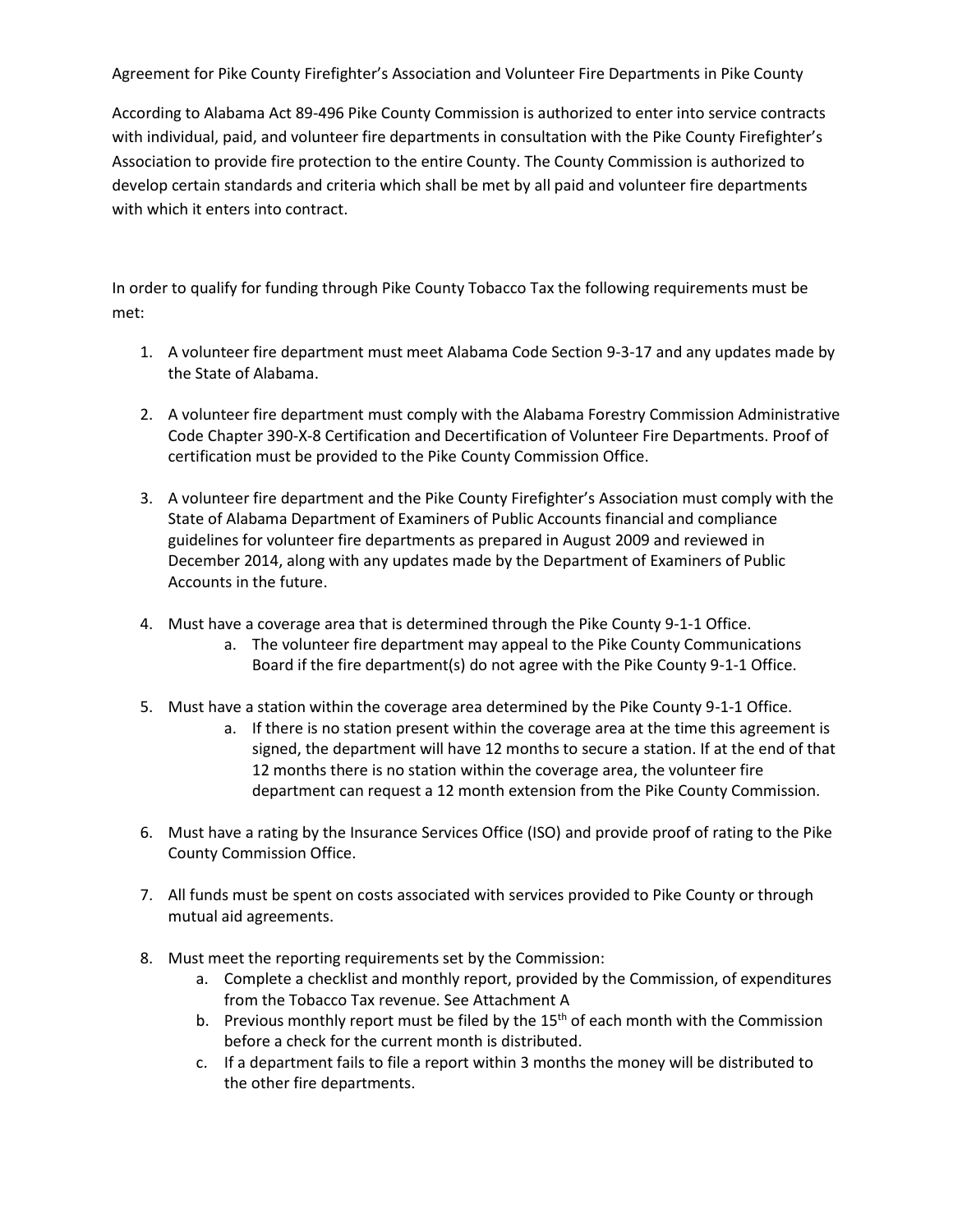- 9. Authorized expenditures of Tobacco Tax revenues:
	- a. No payments to volunteers for their response to emergency calls
	- b. No payments for reimbursement for fuel in personal vehicles
	- c. See Financial and Compliance Guidelines for Volunteer Fire Departments published by the State of Alabama Department of Examiners of Public Accounts
- 10. Training/certification requirements:
	- a. Minimum of 25 hours of Continuing Education annually per designated Fire Fighter:
		- a.Structure fire training
		- b.Driver/operator training
		- c.Hazmat training
		- d.Additional training for officers
	- b. Required Certifications and Training Courses for all designated fire fighters
		- a.Alabama Fire College Emergency Vehicle Course if listed as a driver for the volunteer fire department. Each driver will have 24 months from the date this agreement is approved by the Pike County Commission to complete the course. b.Firemanship 2 Certification or greater within 24 months from the date this
		- agreement is approved by the Pike County Commission.
	- c. Additional Training/Certifications for all designated fire fighters
		- a.Emergency Care Provider or greater certification
		- b.Burn Trailer Certification
	- d. NIMS Training courses
		- a.100
		- b.200
		- c. 700
		- b.800

Proof of Training must be provided annually to the Pike County Commission Office.

\*There will be a grace period of one year from the date this agreement is approved by the Pike County Commission for this section of the agreement unless otherwise stated.

- 11. Department Fire Fighter Roster
	- a. Each department will provide an up to date roster of Fire Fighters who meet the training requirements and attend, at a minimum, the recommended state average for Alabama Volunteer Fire Association's percentage of all fire calls for service, training meetings, and department meetings.
		- a.EMS and other calls for service may be substituted for fire calls for service but are not required.
		- b.Tanker Task force calls will not be required fire calls for service, but can be counted toward the recommended state average for Alabama Volunteer Fire Association's percentage of all fire calls for service, training meetings, and department meetings.
	- b. The department's roster should be only the names listed on the Alabama Forestry Commission Volunteer Firefighter Tag List and the worker's compensation insurance. Each department chief can have an auxiliary listing of volunteer firefighters for the tag list.
	- c. Responders must meet these requirements in order to qualify for FirstNet.

This information must be submitted annually to the Pike County Commission.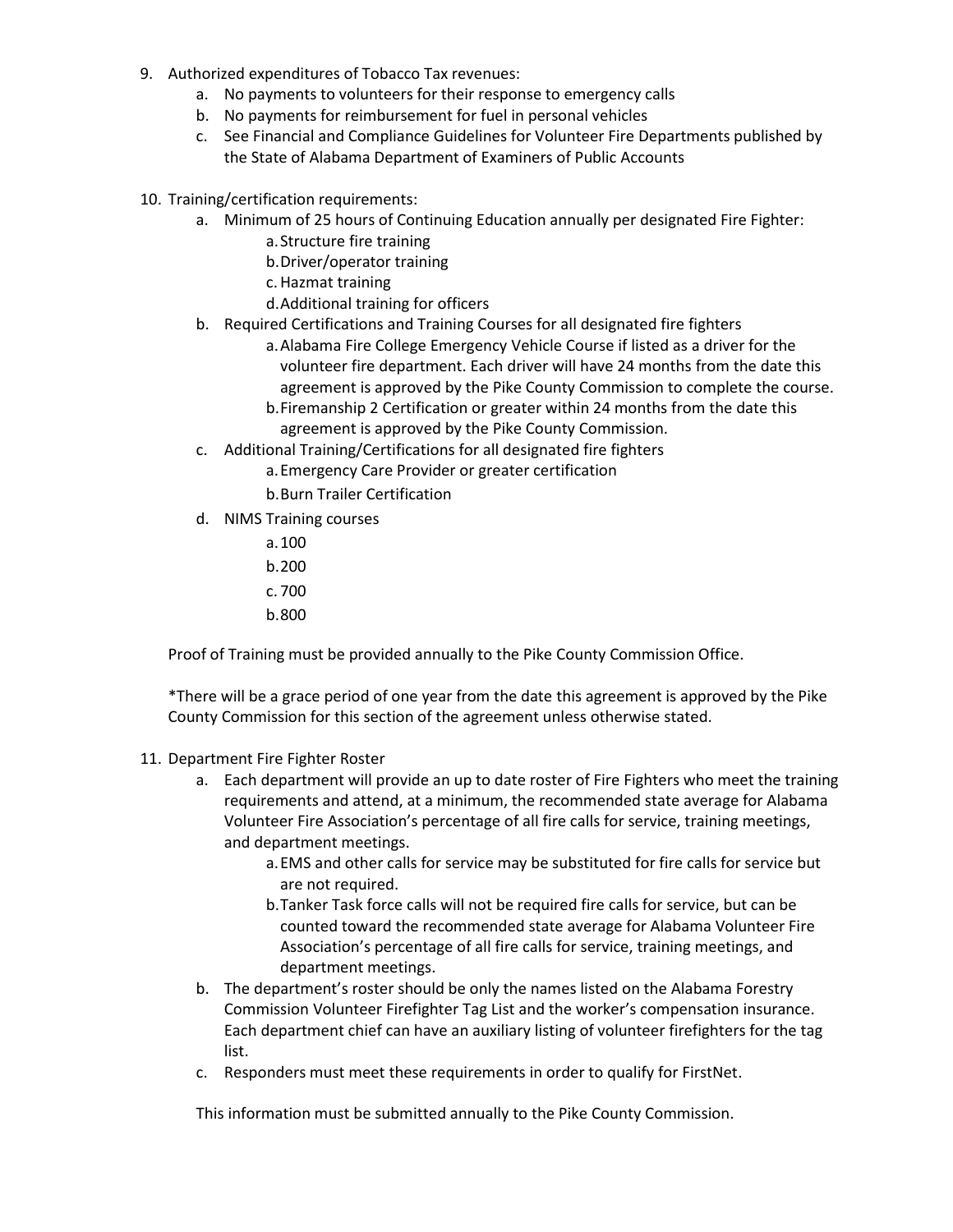- 12. The Pike County Firefighter's Association is required to meet the Financial Reporting and Guidelines of this Agreement in order to receive funds from Tobacco Tax.
- 13. Volunteer Fire Department must be in good standing with the Pike County Firefighter's Association.
- 14. Tobacco Tax Distribution
	- a. The Pike County Volunteer Fire Association will be required to provide an annual budget to the Pike County Commission for all expenses to be paid out of Tobacco Tax Funds. The Commission will determine the monthly distribution based on the annual budget needs of the Association and the previous years actual received Tobacco Tax funds. These funds will be distributed first from each months Tobacco Tax revenue.
	- b. Once the Association's funds have been distributed, the remaining funds will be divided equally among all other Volunteer Fire Departments in Pike County that have signed this agreement with the Pike County Commission.
	- c. Distributions will be made at the end of each month provided the Commission has received the required documentation.

The Pike County Commission reserves the right to verify any of the above requirements at any time while the agreement is in effect.

DATED this \_\_\_\_\_\_ day of \_\_\_\_\_\_\_\_\_\_\_\_\_\_\_\_\_\_\_\_\_\_, 2019.

ATTEST: **Pike County Commission** 

Its: Administrator **Its: Chairman** 

By:  $\Box$ 

WITNESS: WITNESS:

\_\_\_\_\_\_\_\_\_\_\_\_\_\_\_\_\_\_\_\_\_\_\_\_\_\_\_\_\_\_\_\_ By: \_\_\_\_\_\_\_\_\_\_\_\_\_\_\_\_\_\_\_\_\_\_\_\_\_\_\_\_\_ Its: \_\_\_\_\_\_\_\_\_\_\_\_\_\_\_\_\_\_\_\_\_\_\_\_\_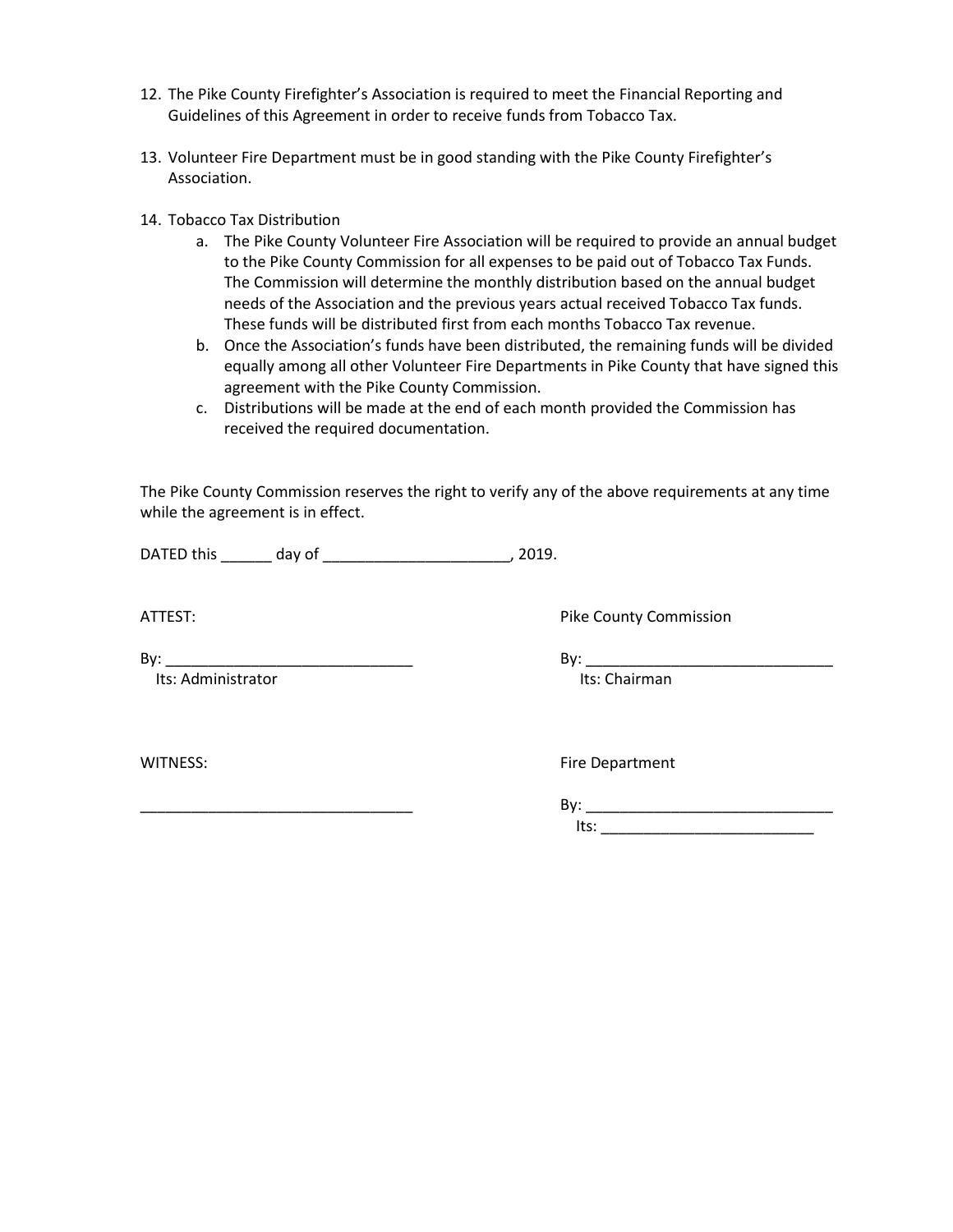## **Attachment A**

## **County Volunteer Firefighter Association Checklist for Review of Tobacco Tax Funds for the Month**

Department:

Month:

|                |                                                                             | Yes | <b>No</b> |
|----------------|-----------------------------------------------------------------------------|-----|-----------|
| $\mathbf{1}$   | Has the department completed the Monthly Accounting Form?                   |     |           |
| $\overline{2}$ | Is a legible copy of the bank statement provided?                           |     |           |
| 3              | Does the bank balance on the form agree to the statement provided?          |     |           |
| 4              | Does the deposit for the month agree to the prior month distribution?       |     |           |
| 5              | Were the funds deposited within 7 days of distribution? (Recommended)       |     |           |
| 6              | Were any other funds deposited?                                             |     |           |
|                | If Yes - note the source of funds and notify the Department that those      |     |           |
|                | funds are subject to the same restrictions on use as the Tobacco Tax Funds  |     |           |
| 7              | Do the receipts provided agree to the listed items as follows?              |     |           |
|                | a. Vendor and Amount paid agrees to the invoice provided?                   |     |           |
|                | b. Adequate explanation as to the purpose of the purchase is evident?       |     |           |
|                | c. Item falls under the Allowable Cost Definition as provided in Exhibit A? |     |           |
|                | d. No items are classified as ineligible as provided in Exhibit A?          |     |           |

REVIEWER NOTES AS TO ANY NO ANSWERS OR ITEMS TO BE ADDRESSED WITH DEPARTMENT:

Based on my review of the provided information the Department has satisfactorily complied with the provisions of the rules regarding the use of funds and provided adequate accounting for the period and is eligible to receive the next distribution when available.

Signature of Reviewing Official Date Date